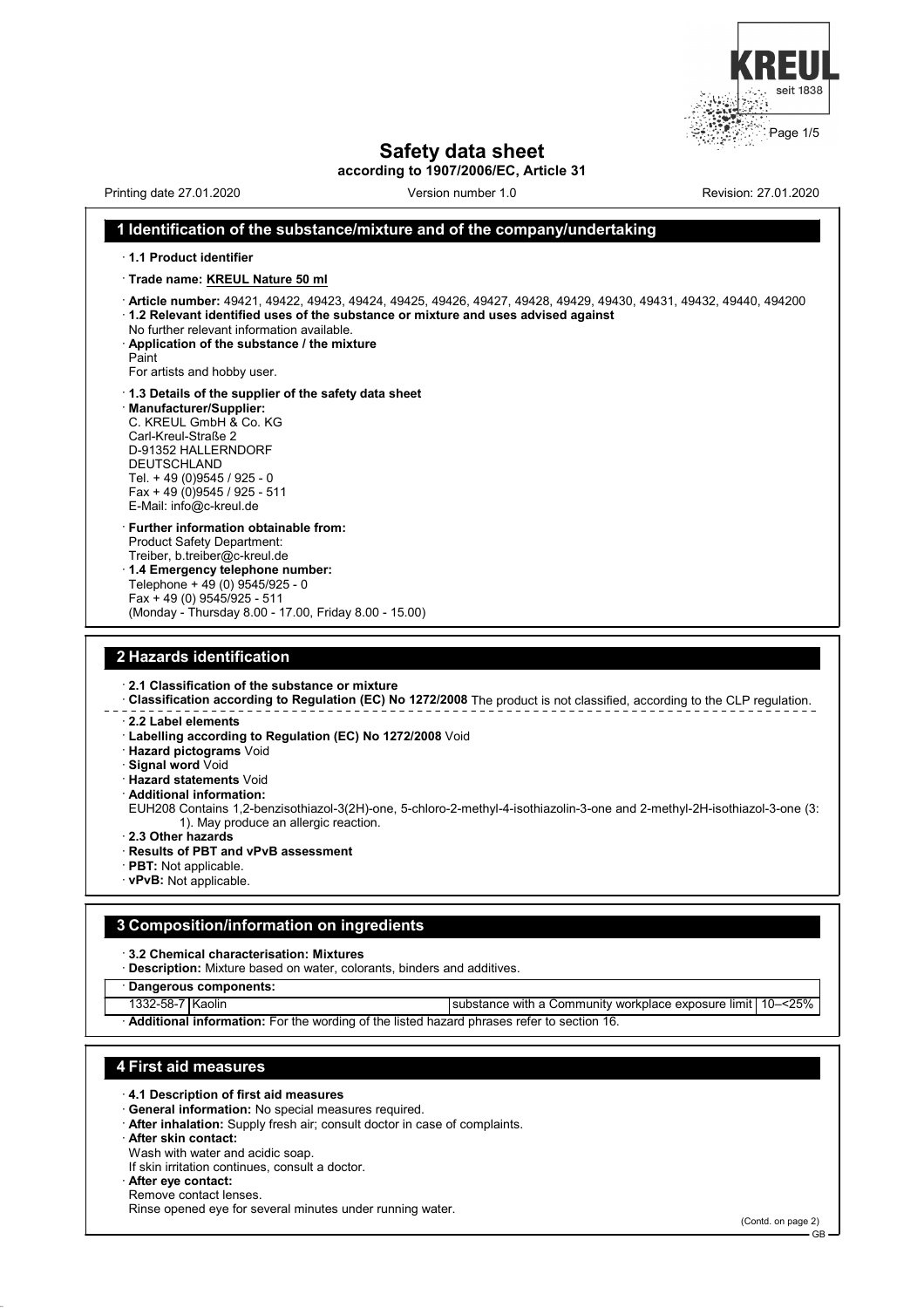Printing date 27.01.2020 Version number 1.0 Revision: 27.01.2020

## **Trade name: KREUL Nature 50 ml**

#### · **After swallowing:**

If symptoms persist consult doctor.

- Rinse out mouth and then drink plenty of water.
- · **4.2 Most important symptoms and effects, both acute and delayed** No further relevant information available.
- · **4.3 Indication of any immediate medical attention and special treatment needed**
- No further relevant information available.

#### **5 Firefighting measures**

- · **5.1 Extinguishing media**
- · **Suitable extinguishing agents:** Use fire extinguishing methods suitable to surrounding conditions.
- · **5.2 Special hazards arising from the substance or mixture**
- Formation of toxic gases is possible during heating or in case of fire.
- · **5.3 Advice for firefighters**
- · **Protective equipment:** Mouth respiratory protective device.
- · **Additional information** Dispose of fire debris and contaminated fire fighting water in accordance with official regulations.

#### **6 Accidental release measures**

- · **6.1 Personal precautions, protective equipment and emergency procedures** Not required.
- · **6.2 Environmental precautions:**
- Dilute with plenty of water.
- Do not allow to enter sewers/ surface or ground water.
- · **6.3 Methods and material for containment and cleaning up:**
- Absorb with liquid-binding material (sand, diatomite, acid binders, universal binders, sawdust). Dispose of the material collected according to regulations.
- · **6.4 Reference to other sections**
- See Section 7 for information on safe handling.
- See Section 8 for information on personal protection equipment.
- See Section 13 for disposal information.

## **7 Handling and storage**

- · **7.1 Precautions for safe handling** No special precautions are necessary if used correctly.
- · **Information about fire and explosion protection:**

No special measures required.

- The product is not flammable.
- · **7.2 Conditions for safe storage, including any incompatibilities**
- · **Storage:**
- · **Requirements to be met by storerooms and receptacles:** No special requirements.
- · **Information about storage in one common storage facility:** Not required.
- **Further information about storage conditions:**
- Protect from frost.
- Protect from heat and direct sunlight.
- · **7.3 Specific end use(s)** See chapter 1.2.

#### **8 Exposure controls/personal protection**

- · **Additional information about design of technical facilities:** No further data; see item 7.
- · **8.1 Control parameters**
- · **Ingredients with limit values that require monitoring at the workplace:**
- **1332-58-7 Kaolin**
- WEL Long-term value: 2 mg/m<sup>3</sup>

- Additional information: The lists valid during the making were used as basis.
- · **8.2 Exposure controls**
- · **Personal protective equipment:**
- · **General protective and hygienic measures:**
- The usual precautionary measures are to be adhered to when handling chemicals.
- **Respiratory protection: Not required.**
- · **Protection of hands:**
- The glove material has to be impermeable and resistant to the product/ the substance/ the preparation.
- Due to missing tests no recommendation to the glove material can be given for the product/ the preparation/ the chemical mixture.
- Selection of the glove material on consideration of the penetration times, rates of diffusion and the degradation · **Material of gloves**
- The selection of the suitable gloves does not only depend on the material, but also on further marks of quality and varies from manufacturer to manufacturer. As the product is a preparation of several substances, the resistance of the glove material can not be calculated in advance and has therefore to be checked prior to the application.

(Contd. of page 1)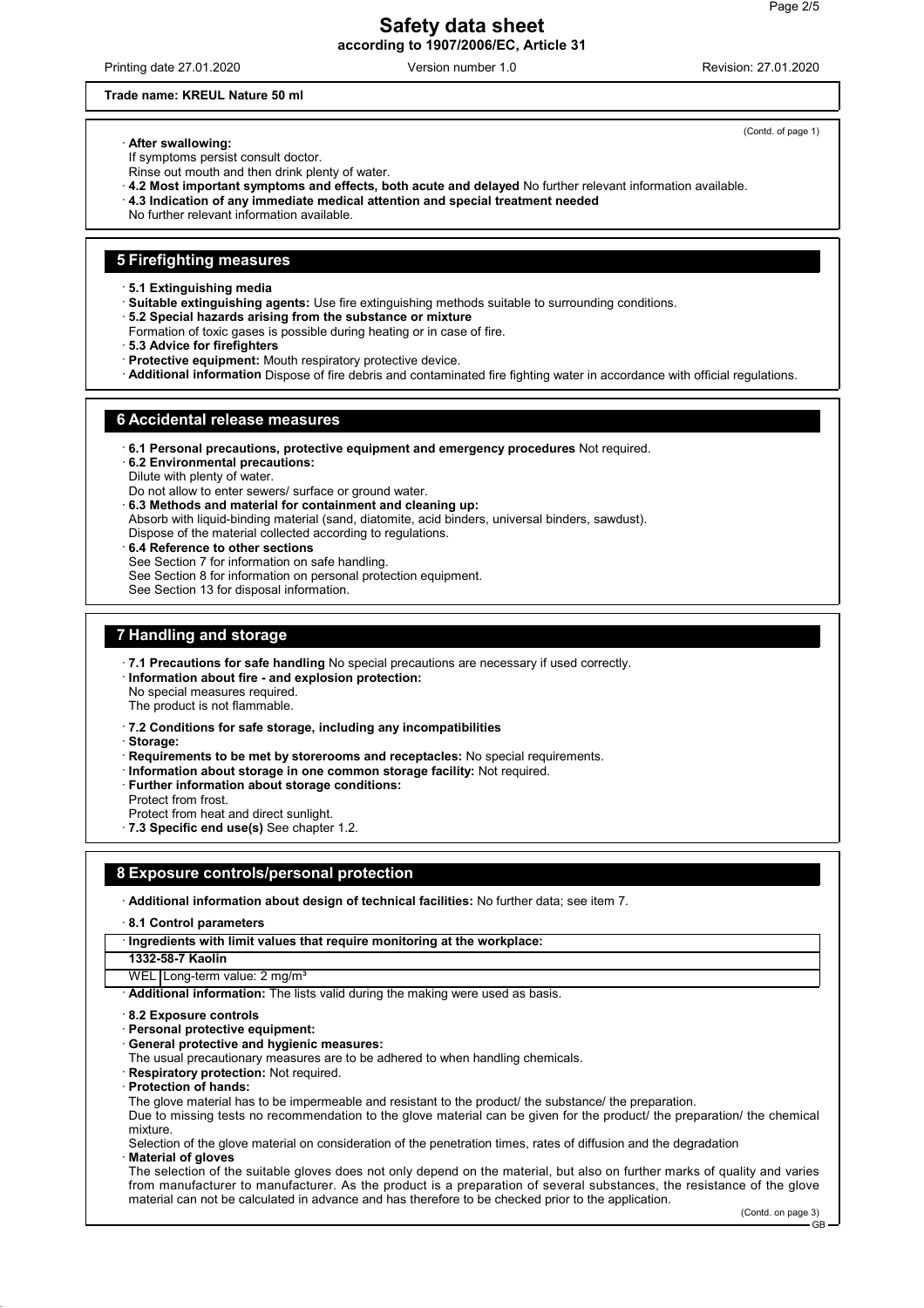Printing date 27.01.2020 Version number 1.0 Revision: 27.01.2020

## **Trade name: KREUL Nature 50 ml**

(Contd. of page 2)

· **Penetration time of glove material**

- The exact break through time has to be found out by the manufacturer of the protective gloves and has to be observed.
- · **Eye protection:** Goggles recommended during refilling

| 9 Physical and chemical properties                        |                                                      |  |
|-----------------------------------------------------------|------------------------------------------------------|--|
| 9.1 Information on basic physical and chemical properties |                                                      |  |
| <b>General Information</b>                                |                                                      |  |
| · Appearance:                                             |                                                      |  |
| Form:                                                     | Fluid                                                |  |
| Colour:<br>· Odour:                                       | According to product specification<br>Characteristic |  |
| <b>Odour threshold:</b>                                   | Not determined.                                      |  |
| pH-value at 20 °C:                                        | $6 - 9$                                              |  |
| Change in condition                                       |                                                      |  |
| Melting point/freezing point:                             | Undetermined.                                        |  |
| Initial boiling point and boiling range: Undetermined.    |                                                      |  |
| · Flash point:                                            | Not applicable.                                      |  |
| Flammability (solid, gas):                                | Not applicable.                                      |  |
| <b>Decomposition temperature:</b>                         | Not determined.                                      |  |
| Auto-ignition temperature:                                | Product is not selfigniting.                         |  |
| <b>Explosive properties:</b>                              | Product does not present an explosion hazard.        |  |
| <b>Explosion limits:</b>                                  |                                                      |  |
| Lower:                                                    | Not determined.                                      |  |
| Upper:                                                    | Not determined.                                      |  |
| · Vapour pressure:                                        | Not determined.                                      |  |
| Density at 20 °C:                                         | $~1$ q/cm <sup>3</sup>                               |  |
| <b>Relative density</b>                                   | Not determined.                                      |  |
| · Vapour density                                          | Not determined.                                      |  |
| <b>Evaporation rate</b>                                   | Not determined.                                      |  |
| · Solubility in / Miscibility with                        |                                                      |  |
| water:                                                    | Fully miscible.                                      |  |
| · Partition coefficient: n-octanol/water:                 | Not determined.                                      |  |
| · Viscosity:                                              |                                                      |  |
| Dynamic:                                                  | Not determined.                                      |  |
| Kinematic:                                                | Not determined.                                      |  |
| 9.2 Other information                                     | No further relevant information available.           |  |

## **10 Stability and reactivity**

- · **10.1 Reactivity** No further relevant information available.
- · **10.2 Chemical stability**
- · **Thermal decomposition / conditions to be avoided:** No decomposition if used according to specifications.
- · **10.3 Possibility of hazardous reactions** No dangerous reactions known.
- · **10.4 Conditions to avoid** No further relevant information available.
- · **10.5 Incompatible materials:** No further relevant information available.
- · **10.6 Hazardous decomposition products:** No dangerous decomposition products known.

## **11 Toxicological information**

· **11.1 Information on toxicological effects**

- · **Acute toxicity** Based on available data, the classification criteria are not met.
- · **Primary irritant effect:**
- · **Skin corrosion/irritation** Based on available data, the classification criteria are not met.
- · **Serious eye damage/irritation** Based on available data, the classification criteria are not met.
- · **Respiratory or skin sensitisation** Based on available data, the classification criteria are not met.
- · **CMR effects (carcinogenity, mutagenicity and toxicity for reproduction)**
- · **Germ cell mutagenicity** Based on available data, the classification criteria are not met.
- · **Carcinogenicity** Based on available data, the classification criteria are not met.
- · **Reproductive toxicity** Based on available data, the classification criteria are not met.
- · **STOT-single exposure** Based on available data, the classification criteria are not met.

· **STOT-repeated exposure** Based on available data, the classification criteria are not met.

(Contd. on page 4) GB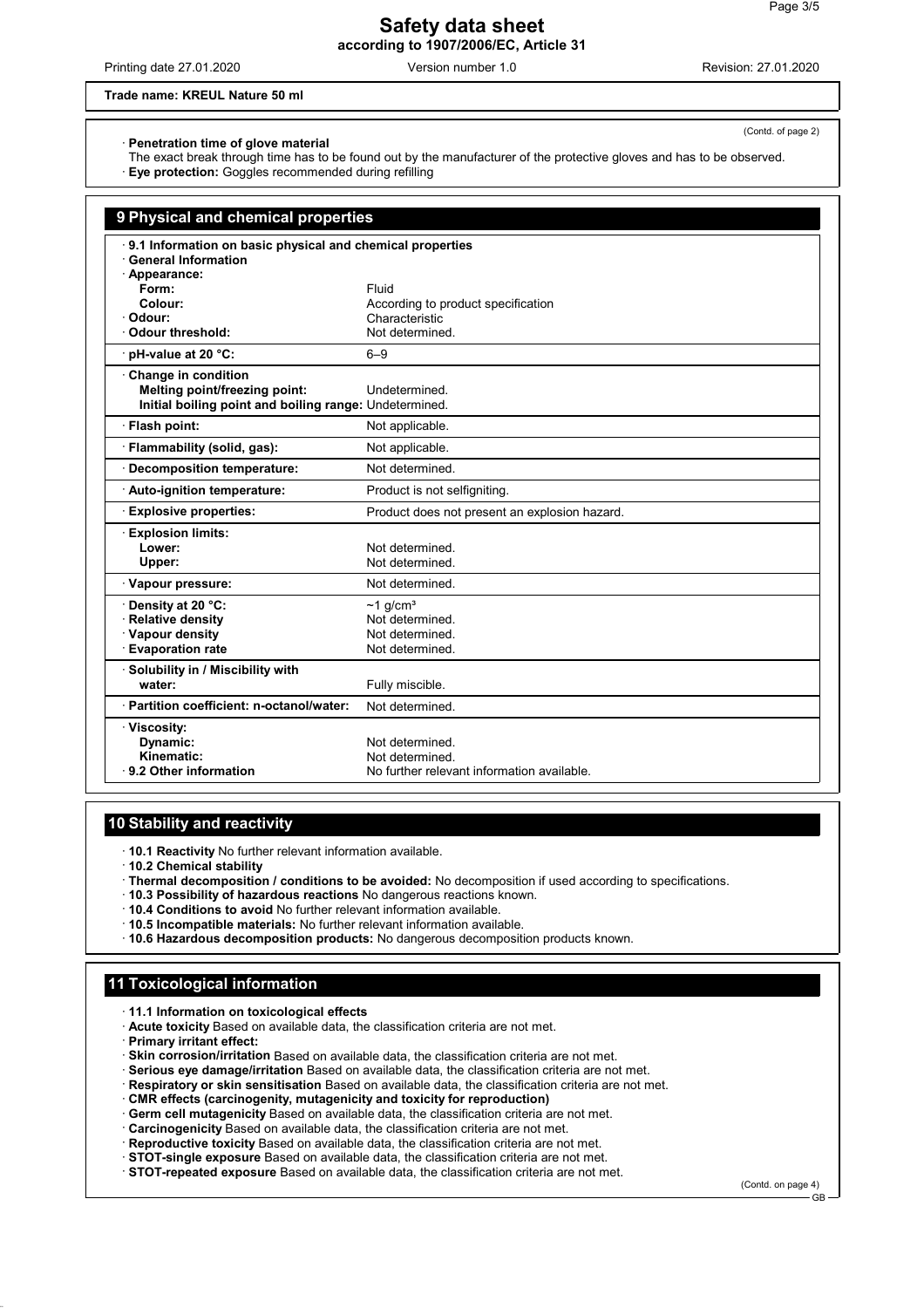Printing date 27.01.2020 Version number 1.0 Revision: 27.01.2020

#### **Trade name: KREUL Nature 50 ml**

· **Aspiration hazard** Based on available data, the classification criteria are not met.

(Contd. of page 3)

## **12 Ecological information**

- · **12.1 Toxicity**
- · **Aquatic toxicity:** No further relevant information available.
- · **12.2 Persistence and degradability** No further relevant information available.
- · **12.3 Bioaccumulative potential** No further relevant information available.
- · **12.4 Mobility in soil** No further relevant information available.
- · **Additional ecological information:**
- · **General notes:**
- Do not allow product to reach ground water, water course or sewage system.
- Danger to drinking water if even small quantities leak into the ground.
- · **12.5 Results of PBT and vPvB assessment**
- · **PBT:** Not applicable.
- · **vPvB:** Not applicable.
- · **12.6 Other adverse effects** No further relevant information available.

#### **13 Disposal considerations**

· **13.1 Waste treatment methods**

- · **Recommendation**
- Smaller quantities can be disposed of with household waste.

Small amounts may be diluted with plenty of water and washed away. Dispose of bigger amounts in accordance with Local Authority requirements.

· **European waste catalogue**

08 01 12 waste paint and varnish other than those mentioned in 08 01 11

15 01 07 glass packaging

15 01 02 plastic packaging

· **Uncleaned packaging:**

- · **Recommendation:** Disposal must be made according to official regulations.
- · **Recommended cleansing agents:** Water, if necessary together with cleansing agents.

| 14 Transport information                                                   |                 |  |
|----------------------------------------------------------------------------|-----------------|--|
| 14.1 UN-Number<br>ADR, IMDG, IATA                                          | not regulated   |  |
| 14.2 UN proper shipping name<br>· ADR, IMDG, IATA                          | not regulated   |  |
| 14.3 Transport hazard class(es)                                            |                 |  |
| · ADR, ADN, IMDG, IATA<br>· Class                                          | not regulated   |  |
| 14.4 Packing group<br>· ADR, IMDG, IATA                                    | not regulated   |  |
| 14.5 Environmental hazards:                                                | Not applicable. |  |
| 14.6 Special precautions for user                                          | Not applicable. |  |
| 14.7 Transport in bulk according to Annex II of Marpol<br>and the IBC Code | Not applicable. |  |
| UN "Model Regulation":                                                     | not regulated   |  |

## **15 Regulatory information**

· **15.1 Safety, health and environmental regulations/legislation specific for the substance or mixture**

· **Directive 2012/18/EU**

- · **Named dangerous substances ANNEX I** None of the ingredients is listed.
- · **15.2 Chemical safety assessment:** A Chemical Safety Assessment has not been carried out.

#### **16 Other information**

This information is based on our present knowledge. However, this shall not constitute a guarantee for any specific product features and shall not establish a legally valid contractual relationship.

· **Department issuing SDS:** Product Safety Department

GB